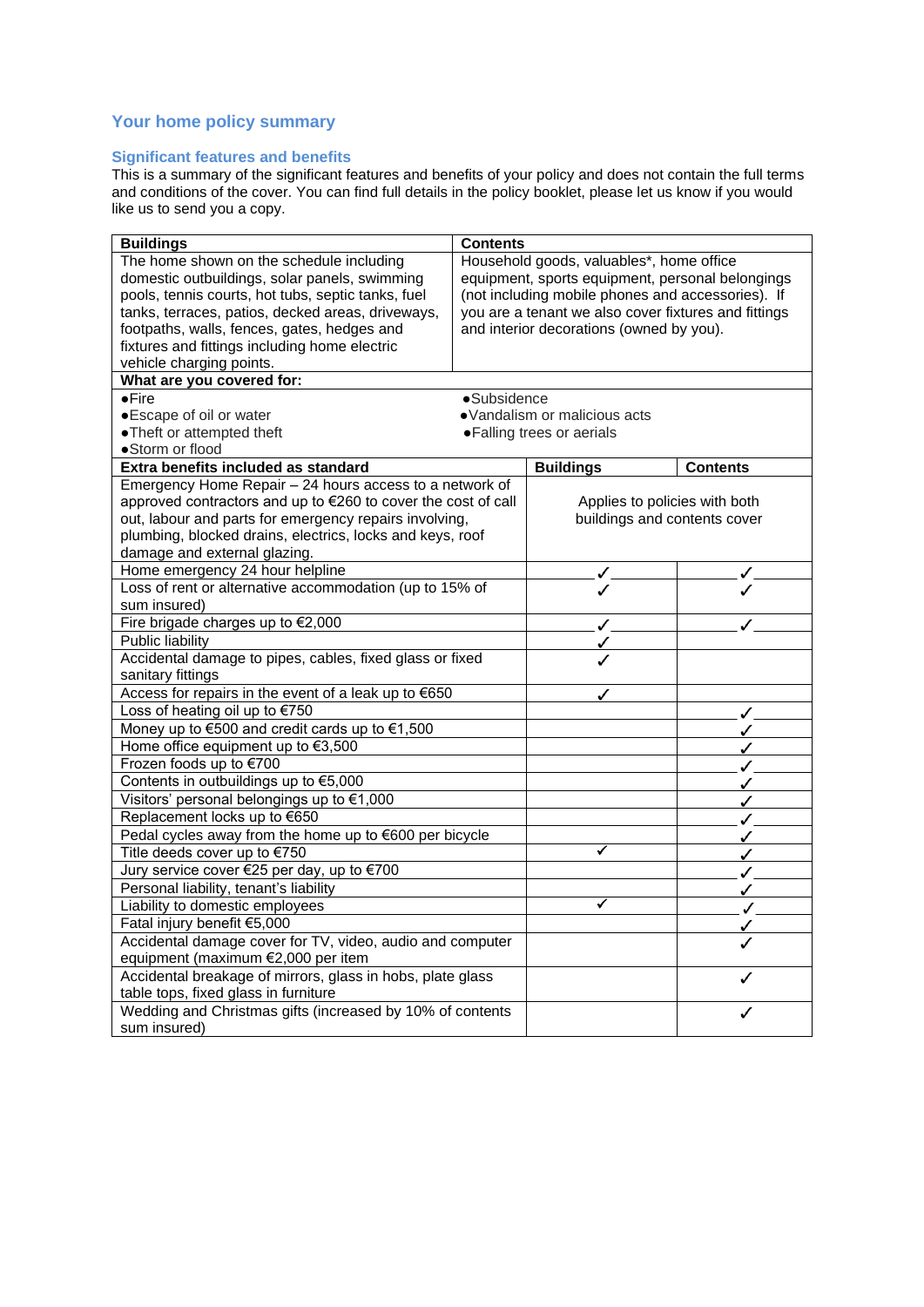**Optional cover** – the following extra benefits may be available;

|                                                           | <b>Buildings</b> | <b>Contents</b> |
|-----------------------------------------------------------|------------------|-----------------|
| Accidental damage – extends cover to include accidental   | Optional         | Optional        |
| damage to the buildings, contents or both (whichever is   |                  |                 |
| selected) within the home.                                |                  |                 |
| All Risks – provides cover for loss or damage to;         |                  | Optional        |
| Specified items: any items specified in the schedule.     |                  |                 |
| Unspecified items: personal belongings up to the selected |                  |                 |
| limit maximum of $€1,500$ per item.                       |                  |                 |
| Outside of the home (anywhere in Europe and up to 60 days |                  |                 |
| in any one period of insurance for the rest of the world) |                  |                 |

\*Valuables – jewellery, items of precious metals, timepieces, photographic equipment, works of art, antiques, furs, musical instruments, collections of stamps, curios, coins or medals.

# **Significant exclusions or limitations**

A summary of the most significant exclusions are listed below. Please see the relevant sections of the policy booklet for full details, these sections are numbered below.

We will not pay for the first amount of each claim (known as 'the excess') as listed below unless it says otherwise in the policy booklet.

| Buildings or Contents (see sections one and two) |        | All risks (cover away from the home) (see<br>section three) |
|--------------------------------------------------|--------|-------------------------------------------------------------|
| Standard policy excess                           | €250   | Standard excess €125                                        |
| Pedal cycles away from the home                  |        |                                                             |
| excess                                           | €125   |                                                             |
| Escape of water excess                           | €500   |                                                             |
| Subsidence excess                                | €1,000 |                                                             |

Any additional voluntary excess chosen by you will be added to the standard policy excess, escape of water excess and subsidence excess amounts shown above.

**Emergency Home Repair –** We will only pay for work that is an emergency repair and that has been authorised through the home emergency 24-hour helpline. An emergency repair is a repair necessary to make your home safe and to prevent further loss or damage by the covered emergencies. The excess will not apply to claims under this section and will not affect your no claims discount. (See section five)

Unoccupancy **–** After your home has been unoccupied for 30 days or more we will not pay for:

- theft or attempted theft;
- loss of or damage to valuables and money;
- vandalism and malicious damage;
- water or oil leaking from any fixed heating or water installation:
- damage to fixed glass, mirrors or sanitary ware; or
- damage to domestic appliances caused by freezing.

Claims payments **–** If we agree to pay your claim, we may keep a portion of the payment until the repair work is complete. We will not keep more than 5% of the payment for a claim less than €40,000 or more than 10% of the payment for a claim above €40,000. We will consider the work complete when we have reviewed final invoices and carried out a final inspection of the work. The inspection may be carried out by a representative appointed by us.

Valuables – We will not pay more than 33% of the contents sum insured for valuables and no more than €3,000 for any one item of valuables unless it has been specified on the schedule and a valuation supplied. If a valuation was not received prior to cover then it must be produced at the time of the claim. The valuation or receipt must be from before the loss or damage. (See section two)